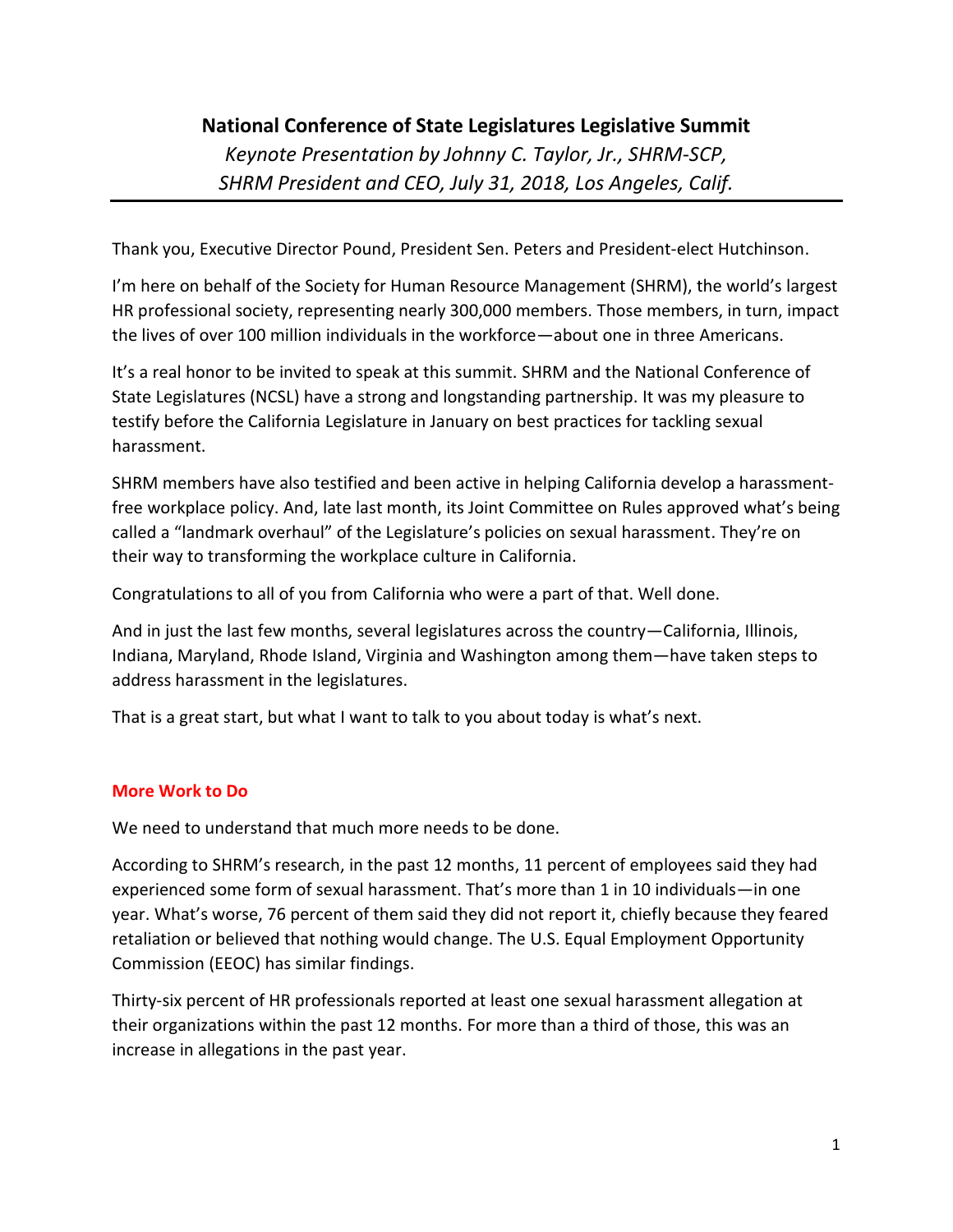Here's the upshot: The numbers tell us we have more work to do to create the kind of environments that simply will not tolerate sexual harassment.

But there's something else we need to understand: While we may be here having this national reckoning because of #MeToo, every other form of harassment is just as wrong and damaging.

For every high-profile case of sexual harassment, there are many more cases of workplace bullying, discrimination and exclusion. They won't make headlines, but they can cut your workplaces and your people deeply.

Harassment complaints—sexual or otherwise—wreak havoc on any organization's ability to hire and keep talent. Even when a situation never reaches the level of a complaint, but it pushes good people out or down, you have lost the talent game. And with the U.S unemployment rate down to 3.8 percent, this is a risk no employer can afford.

This is why I got into this business. It's why I care as much as I do about this issue. I have a mom, sisters and a daughter. Sexual harassment shouldn't ever happen in business. Which leads me to another important point: Legislative workplaces are not exempt.

# **Legislative Workplaces Are Not Different**

You may believe that the public sector's problems with sexual harassment pale in comparison to what we've seen come out of Hollywood, the media and the private sector. Well, let me take you back a few decades. Anyone remember Clarence Thomas? Bill Clinton? Those public-sector cases were the origin stories of #MeToo. They fueled headline news for months.

The private sector was watching, and businesses got busy changing internal policies to try to get ahead of the problem. Legislators made new laws. The issue retreated from the front page until last October, when Harvey Weinstein came screaming into the headlines. Then Matt Lauer. It seemed like we were back at square one. For too long, Hollywood had rationalized that its workplaces were different and operated on another level than "normal" office policies.

Now let's be honest. Don't you think that legislative workplaces share some similarities to the entertainment business? Or do you think yours are somehow different?

Look at the ingredients: Long workdays and nights. Ambitious young people looking for leg up in the business. Powerful players who are considered "too big to fail." Sound familiar? This culture creates perfect conditions for sexual harassment—but it's one that is also ripe for positive transformation.

While several congressional and state legislators—like U.S. Representatives John Conyers and Blake Farenthold, and Assemblywoman Cristina Garcia—have faced disciplinary procedures or been forced out of elected office, I would say that your industry has dodged a bullet. But now it's time to stop focusing on legislating for others, look in the mirror, and start living your own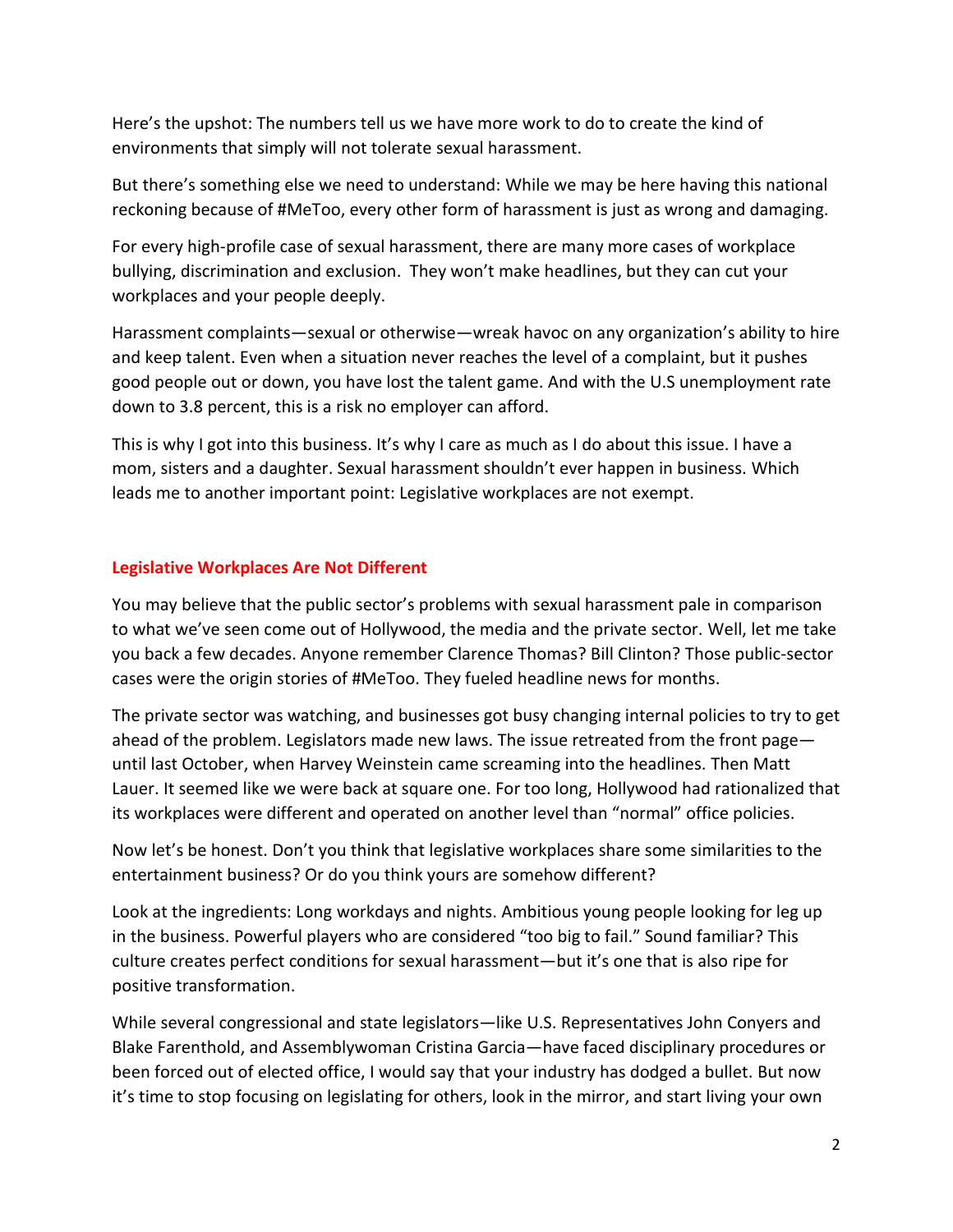healthy, honest and practical workplace cultures. You can set the example for every American workplace. You can have an impact.

# **Culture Trumps Compliance**

Getting HR's perspective on harassment is essential because our profession spans all industries, including companies and workforces large and small. Our members have seen it all, and they let us know what works to prevent harassment—and what doesn't.

Here's what doesn't work: relying solely on compliance—rules, education and training—to prevent or address harassment. In short, making policies isn't going to change very much about your workplace. Sorry. It's going to be harder than that.

Yes, compliance is a key component of a harassment-free workplace, but in reality, we could demand that every employee take 10 hours of sexual harassment training every week, and accusations would still happen. We could enforce the strictest policies forbidding workplace relationships, but office romance would still happen.

Even zero-tolerance policies have no real effect—

- When people don't feel safe to report harassment,
- When there is no mechanism to protect people who report,
- And when there is no trust in what will eventually happen to the person who reports.

Those who have been victims are too easily marginalized, distrusted, bullied and even forced out. So, what's their incentive to speak truth to power? Manuals and training are useless in workplaces where bad behavior is silently tolerated. And the EEOC agrees: Its 2016 Select Task Force Report on Harassment recognized that even the most effective training must be part of a holistic culture of non-harassment that starts at the top.

Consider that 94 percent of U.S. workplaces have sexual harassment policies, and yet, here we are. What we know is that written policies don't matter if the *unwritten* rules perpetuate humans behaving badly. This is why SHRM believes in a "rules-plus" approach.

# **Rules-Plus**

Yes, rules, education and training are important. Yes, policies need to make your stance—and your response to a breach in policy—clear. But beyond the rules, leaders have to decide the guiding principles of the organization and then enforce them. They need to bridge the gap between what is legal or compliant with policy and what you really want your daughter, son, sibling or parent to experience in the workplace.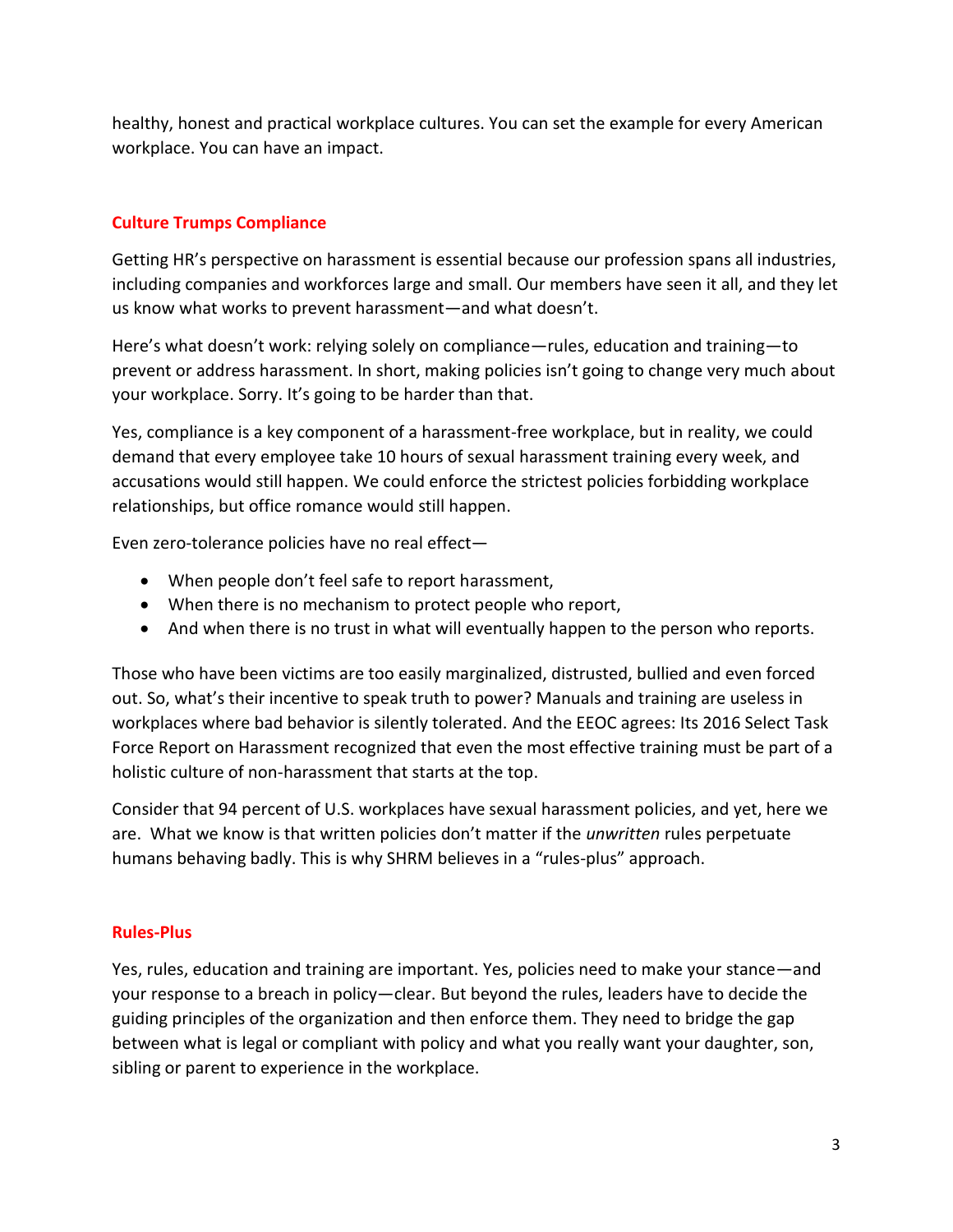I've been there on the front lines, as both a General Counsel and an HR executive. And one thing that has always been clear to me is that all forms of harassment exist on a continuum. That's another reason having strict policies won't save you. We have seen case after case where problematic behaviors and situations never rise to the legal definition of harassment. There is a vast gray area between what the law calls harassment and other behaviors that are simply bad for business. In that gray area is where people get hurt, get angry, and get even.

# **The "Rules": Five Practices for a Harassment-free Workplace**

So, with that said, let's start with the "rules" part of the equation. I want to talk about five ways to get to a harassment-free workplace.

# **First, be practical about people.**

Let me ask you, what is your policy on workplace relationships? You probably employ a lot of young people—many of them single, most of them ambitious. They will pursue each other or their mentors and role models. That's just human nature.

If workplace relationships are forbidden, the "outlaws" will go underground, contributing to a culture of dishonesty and secrecy. If they are discovered, you are faced with the choice of firing one or the other, or both, and you have lost key talent.

Instead, you could follow a policy of disclosure when two coworkers become involved. Think of it like a conflict of interest disclosure. Allowing them to come forward without fear of reprisals gives them another pathway—honesty. And honesty is a key element of a healthy culture.

Get practical when it comes to policy. Factor in that *humans* are involved.

# **Second, we've got to handle any and all complaints with swift action and transparency.**

Claims should be investigated immediately, quickly—and ideally by an independent panel. If a behavior is found to violate the culture of the organization, that individual should be subject to progressive disciplinary procedures up to and including firing.

This brings up a critical point, however. In the zeal to root out sexual harassment, organizations should not swing too far in the other direction, creating a culture of "guilty until proven innocent." Many sexual harassment allegations later are found to be unsubstantiated and, in some cases, outright untrue. A trustworthy due process should protect the accused until he or she is found either responsible or innocent of wrongdoing.

I recommend that you take every allegation seriously, investigate it promptly and adjudicate it fairly, quickly and appropriately, always maintaining the highest possible standards of confidentiality.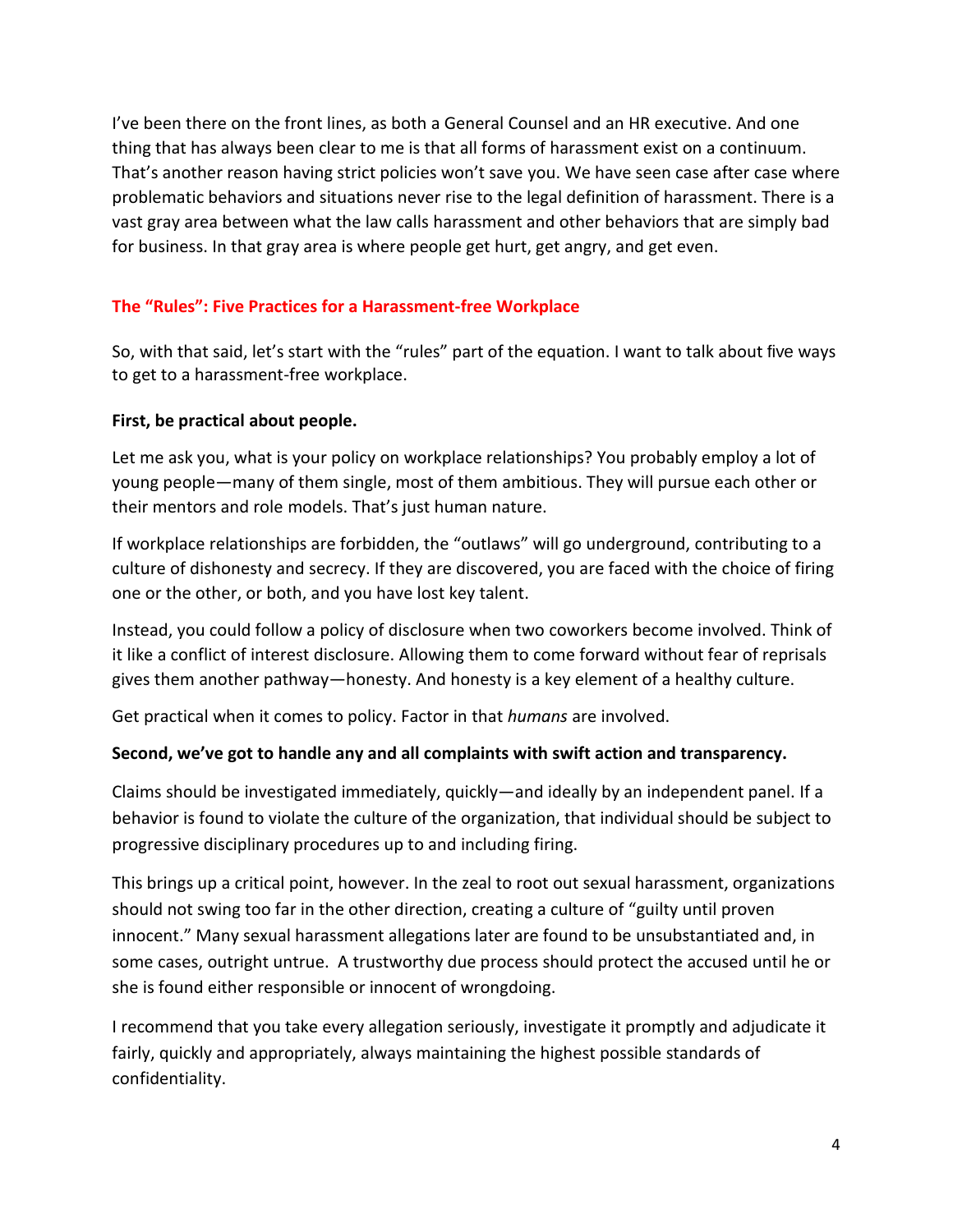#### **Third, practice real diversity.**

This type of diversity goes beyond ethnicity, gender, age and other obvious markers. It makes room for talent from non-traditional educational and work backgrounds and for those who don't necessarily look or think like your typical legislative employee. It brings people to the table who can contribute to building a positive, inclusive culture.

**Next, be consistent.** The rules apply to everyone. No one can be "too big to fail"—not the CEO of a big business and not even a duly-elected legislator.

Importantly, make sure that in your workplace, when it comes to harassment, women are treated the same as men. Men are also victims, and women are also perpetrators. Nearly one in five—about 17 percent—of complaints filed with the EEOC come from men—and this rate has remained relatively consistent over the past decade. Just think how many more incidents against men do you think are going unreported.

Sexual harassment is about power and is committed by whoever is in control. It just so happens that in many workplaces, much of the power belongs to men—at least for now.

#### **Finally, use your HR experts.**

The HR profession is extraordinarily skilled and armed with knowledge and evidence about harassment prevention. I know, because SHRM works tirelessly to provide our members with these tools and resources that we update constantly.

Let me tell you: A really talented, certified HR leader can make sure you have the smartest policies and the best training available, based on the latest evidence about what works to prevent sexual and other harassment. HR can be the one to make tough, unpopular calls and to step in or stand up to bad actors, no matter where they rank.

This is a wonderful time for state legislatures to invest in an HR function, and I think the benefits will be far greater than just solving a potential #MeToo issue. An investment in HR is your path to building a healthy and productive workplace culture.

# **The "Plus": Culture Change**

Which brings me to the "plus" in our rules-plus approach to making your offices harassmentfree—and the reasons why I was so excited to join you today. When it comes to conduct at work, culture always trumps compliance.

An organization's culture is more than being a nice place to work, where everyone is engaged and happy. It goes far beyond that. Culture, for better or worse, represents who you are and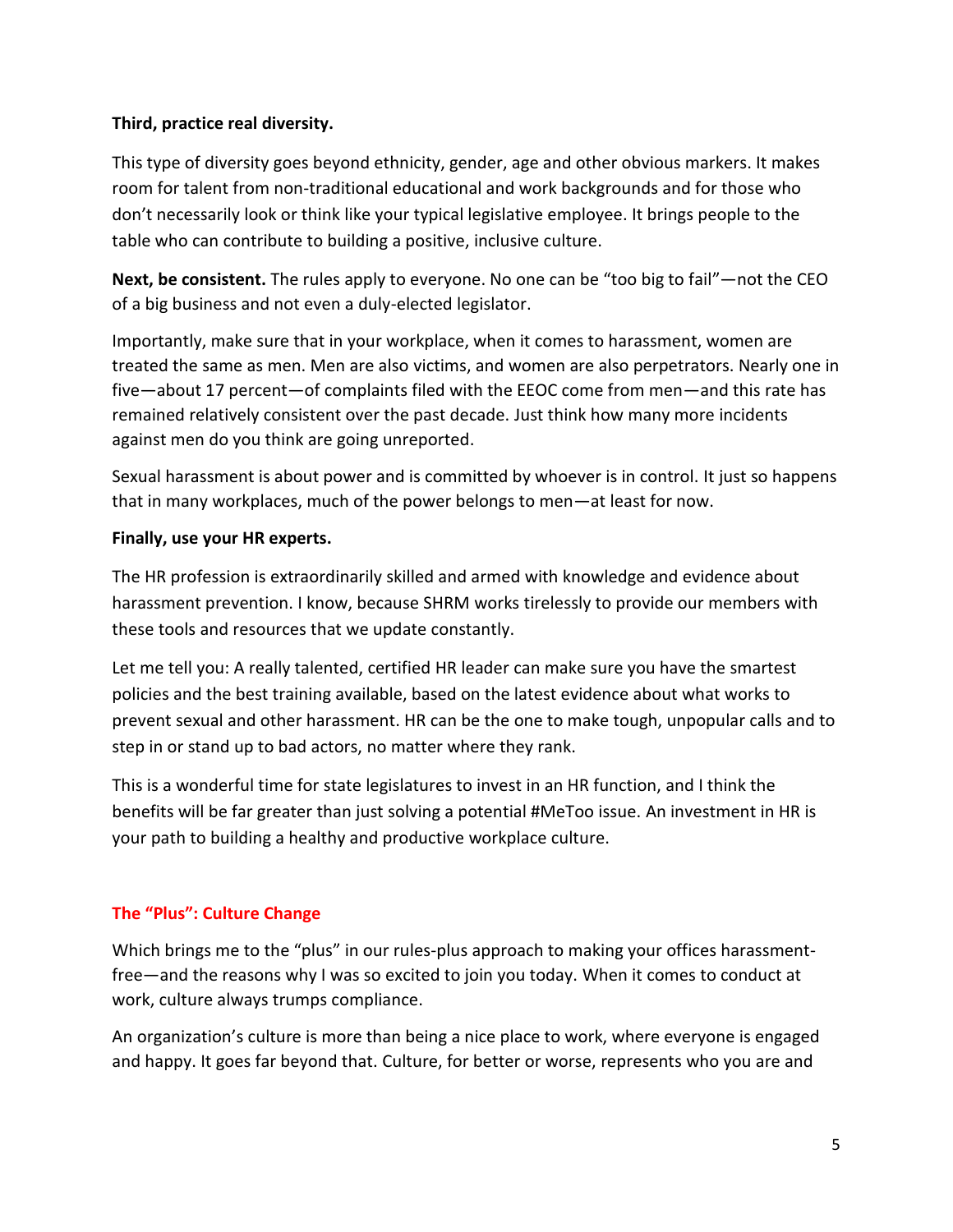what you believe as an organization. It shows every day in the workplace. And every decision our organizations make strengthens or weakens it.

Think of the organizational culture like a human body. When it's working properly, viruses and toxins are naturally expelled. In a healthy workplace culture, when something like sexual harassment is observed or experienced, the community takes over and shuts it down, with a message that the behavior will not be tolerated—by anyone at any level.

Ideally, harassment won't occur when the workplace is inoculated with healthy norms, expectations and standards. The right culture says to the wrong people, "You don't belong here."

I know what you are asking yourselves: Can organizations change their culture?

Yes. But to change it, you have to know it. You have to understand how your employees experience it. That means learning what your culture *is* versus what you want it to be. Then you can start creating a strong statement of values that feels right to your people and your business practices.

Bear in mind that outside of a toxic workplace, there really is no "good" or "bad" culture. But you have to have a solid grasp on what behaviors will be accepted and what will not. You must know what you stand for, and where your lines are drawn.

Once you understand your culture, then you can begin to "hire for who you are." But be honest and transparent about it from the beginning, during the hiring process. Because when people come in and find the culture isn't what they expected, they will leave, and then they will trash your reputation.

Your culture must also be reflected in your everyday people practices—who you bring in, who you retain, and who you allow to move up.

So how do you know your culture is working? When it mostly runs on its own. Healthy cultures self-police bad behavior, self-select good people, self-regulate effective policies and selfperpetuate—no matter who comes in or out.

Now I don't want to make this sound simple. It's not, and it takes courage. You may need to challenge those at the very top—the legislator who makes your job possible and others in leadership roles. You may have to speak truth to power.

You may need to ask your leaders pointedly: "What do we really believe in as an organization and workforce?" If you don't like the answer, you must be prepared either to lead a change, or muster up the courage to leave for a better culture. That's the hard stuff—beyond the policies.